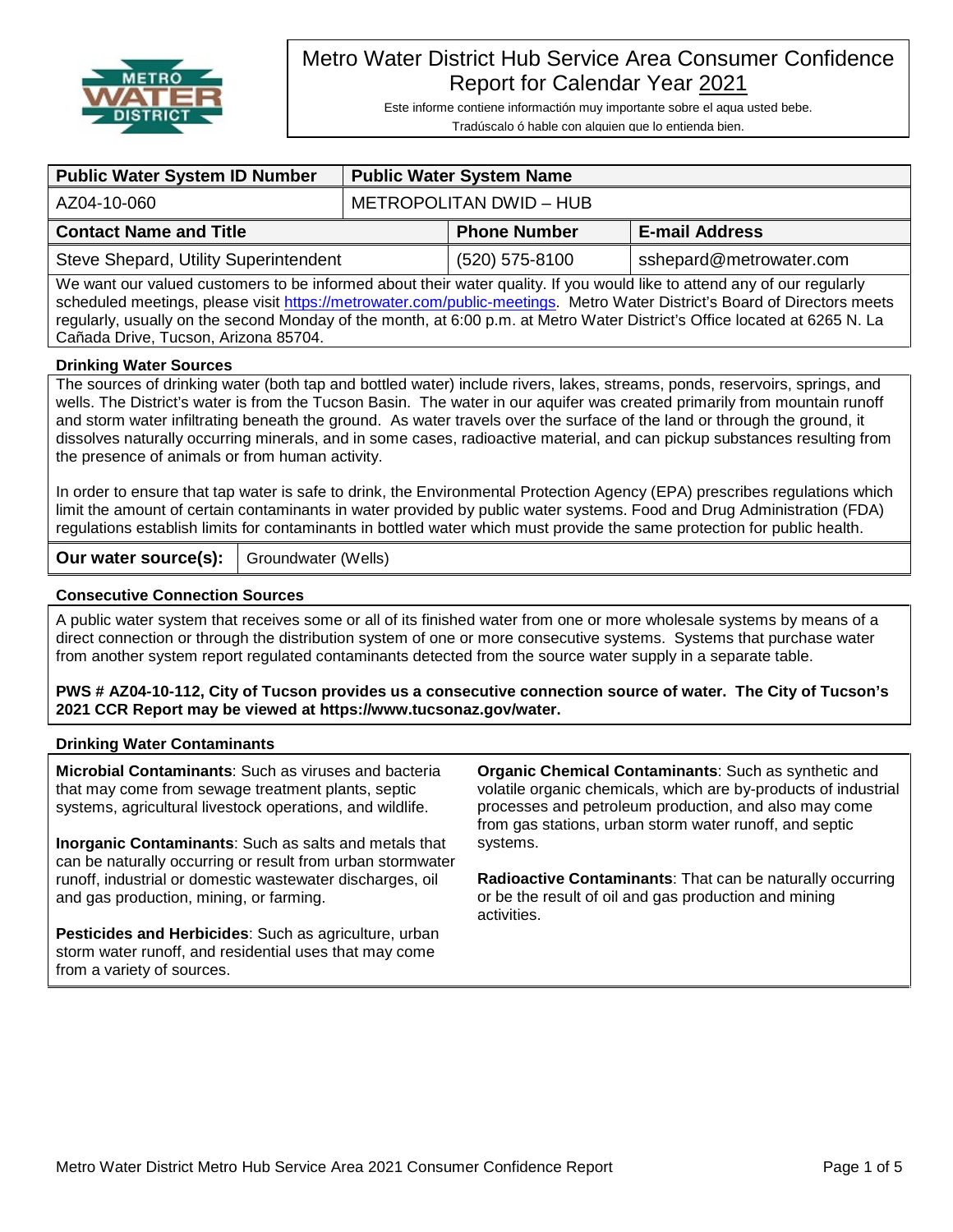## **Vulnerable Population**

Drinking water, including bottled water, may reasonably be expected to contain at least small amounts of some contaminants. The presence of contaminants does not necessarily indicate that water poses a health risk. Some people may be more vulnerable to contaminants in drinking water than the general population.

Immuno-compromised persons such as persons with cancer undergoing chemotherapy, persons who have undergone organ transplants, people with HIV-AIDS or other immune system disorders, some elderly, and infants can be particularly at risk from infections. These people should seek advice about drinking water from their health care providers.

For more information about contaminants and potential health effects, or to receive a copy of the U.S. Environmental Protection Agency (EPA) and the U.S. Centers for Disease Control (CDC) guidelines on appropriate means to lessen the risk of infection by *Cryptosporidium* and microbiological contaminants call the EPA *Safe Drinking Water Hotline* at 1-800- 426-4791.

## **Source Water Assessment**

The Arizona Department of Environmental Quality (ADEQ) completed a source water assessment for the drinking water in the Metro Hub Service Area in February 2003. Based on the information currently available on the hydrogeologic settings and the adjacent land uses that are in the specified proximity of the drinking water source(s) of this public water system, the department has given a low-risk designation for the degree to which this public water system drinking water source(s) are protected. A low-risk designation indicates that most source water protection measures are either already implemented, or the hydrogeology is such that the source water protection measures will have little impact on protection. Further source water assessment documentation can be obtained by contacting ADEQ.

#### **Definitions**

**Treatment Technique (TT)**: A required process intended to reduce the level of a contaminant in drinking water

**Level 1 Assessment**: A study of the water system to identify potential problems and determine (if possible) why total coliform bacteria was present

**Level 2 Assessment**: A very detailed study of the water system to identify potential problems and determine (if possible) why an *E. coli* MCL violation has occurred and/or why total coliform bacteria was present

**Action Level (AL)**: The concentration of a contaminant which, if exceeded, triggers treatment, or other requirements

**Maximum Contaminant Level (MCL)**: The highest level of a contaminant that is allowed in drinking water

**Maximum Contaminant Level Goal MCLG)**: The level of a contaminant in drinking water below which there is no known or expected risk to health

**Maximum Residual Disinfectant Level (MRDL)**: The level of disinfectant added for water treatment that may not be exceeded at the consumer's tap

**Maximum Residual Disinfectant Level Goal (MRDLG)**: The level of disinfectant added for treatment at which no known or anticipated adverse effect on health of persons would occur

**Minimum Reporting Limit (MRL)**: The smallest measured concentration of a substance that can be reliably measured by a given analytical method

**Millirems per year (MREM)**: A measure of radiation absorbed by the body

**Not Applicable (NA)**: Sampling was not completed by regulation or was not required

**Not Detected (ND or <):** Not detectable at reporting limit

**Nephelometric Turbidity Units (NTU)**: A measure of water clarity

**Million fibers per liter (MFL)**

**Picocuries per liter (pCi/L)**: Measure of the radioactivity in water

**ppm**: Parts per million or Milligrams per liter (mg/L)

**ppb**: Parts per billion or Micrograms per liter ( $\mu$ g/L)

**ppt**: Parts per trillion or Nanograms per liter (ng/L) **ppq**: Parts per quadrillion or Picograms per liter (pg/L) ppm  $x 1000 = ppb$ ppb  $x 1000 =$ ppt ppt  $x 1000 = ppq$ 

### **Lead Informational Statement:**

Lead, in drinking water, is primarily from materials and components associated with service lines and home plumbing. If present, elevated levels of lead can cause serious health problems, especially for pregnant women and young children. Metro Water District is responsible for providing high quality drinking water but cannot control the variety of materials used in plumbing components. When your water has been sitting for several hours, you can minimize the potential for lead exposure by flushing your tap for 30 seconds to 2 minutes before using water for drinking or cooking. Information on lead in drinking water, testing methods, and steps you can take to minimize exposure is available from the Safe Drinking Water Hotline at 1-800-426-4791 or at [www.epa.gov/safewater/lead.](http://www.epa.gov/safewater/lead)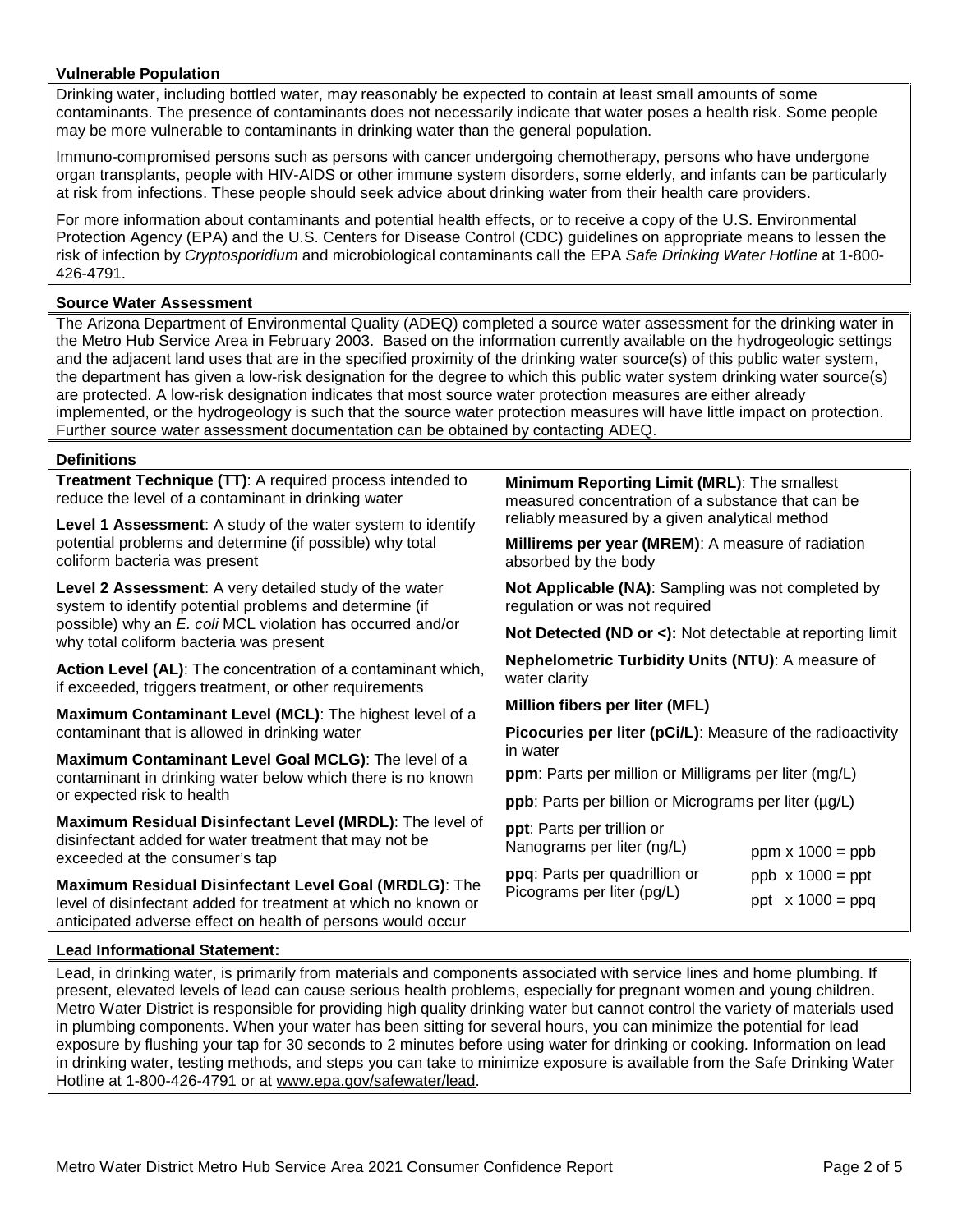# **Water Quality Data – Regulated Contaminants**

| <b>Microbiological (RTCR)</b>                                     | <b>TT</b><br><b>Violation</b><br>Y or N  | Number of<br><b>Positive</b><br><b>Samples</b>                                          | <b>Positive</b><br>Sample(s)<br>Month & Year     | <b>MCL</b>  | <b>MCLG</b>    | <b>Likely Source of Contamination</b>   |                                                                                                                                      |
|-------------------------------------------------------------------|------------------------------------------|-----------------------------------------------------------------------------------------|--------------------------------------------------|-------------|----------------|-----------------------------------------|--------------------------------------------------------------------------------------------------------------------------------------|
| E. Coli                                                           | N                                        | $\Omega$                                                                                | <b>NA</b>                                        | $\mathbf 0$ | $\mathbf 0$    |                                         | Human and animal fecal waste                                                                                                         |
| <b>Fecal Indicator</b><br>(coliphage, enterococci and/or E. coli) | N                                        | $\Omega$                                                                                | <b>NA</b>                                        | $\mathbf 0$ | $\mathbf 0$    |                                         | Human and animal fecal waste                                                                                                         |
| <b>Disinfectants</b>                                              | <b>MCL</b><br>Violation<br>Y or N        | Running<br><b>Annual Average</b><br>(RAA)                                               | Range of All<br><b>Samples</b><br>(Low-High)     | <b>MRDL</b> | <b>MRDLG</b>   | Sample<br><b>Month</b><br>& Year        | <b>Likely Source of</b><br><b>Contamination</b>                                                                                      |
| <b>Chlorine/Chloramine (ppm)</b>                                  | $\mathsf{N}$                             | 0.6                                                                                     | 0.5 to 0.6                                       | 4           | $\overline{4}$ | 2021                                    | Water additive used to control<br>microbes                                                                                           |
| <b>Disinfection By-Products</b>                                   | <b>MCL</b><br><b>Violation</b><br>Y or N | Running<br><b>Annual Average</b><br>(RAA) OR<br><b>Highest Level</b><br><b>Detected</b> | Range of All<br><b>Samples</b><br>(Low-High)     | <b>MCL</b>  | <b>MCLG</b>    | Sample<br><b>Month</b><br>& Year        | <b>Likely Source of</b><br>Contamination                                                                                             |
| Haloacetic Acids (HAA5) (ppb)                                     | N                                        | 2.0                                                                                     | 2.0                                              | 60          | N/A            | 2021                                    | Byproduct of drinking water<br>disinfection                                                                                          |
| <b>Total Trihalomethanes (TTHM) (ppb)</b>                         | N                                        | 3.2                                                                                     | 3.2                                              | 80          | N/A            | 2021                                    | Byproduct of drinking water<br>disinfection                                                                                          |
| Lead & Copper                                                     | <b>MCL</b><br><b>Violation</b><br>Y or N | 90 <sup>th</sup> Percentile                                                             | Number of<br><b>Samples</b><br><b>Exceeds AL</b> | <b>AL</b>   | <b>ALG</b>     | <b>Sample</b><br><b>Month</b><br>& Year | <b>Likely Source of</b><br>Contamination                                                                                             |
| Copper (ppm)                                                      | N                                        | 0.13                                                                                    | 0                                                | 1.3         | 1.3            | 2020                                    | Corrosion of household<br>plumbing systems; erosion of<br>natural deposits                                                           |
| Lead (ppb)                                                        | $\mathsf{N}$                             | 4.3                                                                                     | 0                                                | 15          | $\mathbf 0$    | 2020                                    | Corrosion of household<br>plumbing systems; erosion of<br>natural deposits                                                           |
| <b>Radionuclides</b>                                              | <b>MCL</b><br><b>Violation</b><br>Y or N | Running<br><b>Annual Average</b><br>(RAA) OR<br><b>Highest Level</b><br><b>Detected</b> | Range of All<br><b>Samples</b><br>(Low-High)     | <b>MCL</b>  | <b>MCLG</b>    | Sample<br><b>Month</b><br>& Year        | <b>Likely Source of</b><br>Contamination                                                                                             |
| Alpha Emitters (pCi/L)                                            | N                                        | < 3.0                                                                                   | < 3.0                                            | 15          | $\mathbf 0$    | 2019                                    | Erosion of natural deposits                                                                                                          |
| Combined Radium-226 & -228 (pCi/L)                                | ${\sf N}$                                | < 1.0                                                                                   | < 1.0                                            | 5           | 0              | 2019                                    | Erosion of natural deposits                                                                                                          |
| <b>Inorganic Chemicals</b><br>(IOC)                               | <b>MCL</b><br><b>Violation</b><br>Y or N | Running<br><b>Annual Average</b><br>(RAA) OR<br><b>Highest Level</b><br><b>Detected</b> | Range of All<br><b>Samples</b><br>(Low-High)     | <b>MCL</b>  | <b>MCLG</b>    | Sample<br><b>Month</b><br>& Year        | <b>Likely Source of</b><br><b>Contamination</b>                                                                                      |
| Antimony (ppb)                                                    | N                                        | < 1.0                                                                                   | < 1.0                                            | 6           | 6              | 2021                                    | Discharge from petroleum<br>refineries; fire retardants;<br>ceramics, electronics, and<br>solder                                     |
| Arsenic <sup>1</sup> (ppb)                                        | N                                        | 3.6 (Running<br>Annual Average)                                                         | 1.6 to 4.8                                       | 10          | 0              | 2021                                    | Erosion of natural deposits,<br>runoff from orchards, runoff<br>from glass and electronics<br>production wastes                      |
| Barium (ppb)                                                      | N                                        | 100                                                                                     | 7.6 to 100                                       | 2000        | 2000           | 2019                                    | Discharge of drilling wastes;<br>discharge from metal<br>refineries; Erosion of natural<br>deposits                                  |
| Beryllium (ppb)                                                   | N                                        | < 1.0                                                                                   | < 1.0                                            | 4           | 4              | 2019                                    | Discharge from metal<br>refineries and coal-burning<br>factories; discharge from<br>electrical, aerospace, and<br>defense industries |
| Cadmium (ppb)                                                     | N                                        | < 0.5                                                                                   | < 0.5                                            | 5           | 5              | 2019                                    | Corrosion of galvanized<br>pipes; natural deposits;<br>metal refineries; runoff from<br>waste batteries and paints                   |
| Chromium (ppb)                                                    | N                                        | < 1.0                                                                                   | < 1.0                                            | 100         | 100            | 2019                                    | Discharge from steel and<br>pulp mills; Erosion of natural<br>deposits                                                               |
| Cyanide (ppb)                                                     | N                                        | < 25                                                                                    | $<$ 25                                           | 200         | 200            | 2019                                    | Discharge from steel/metal<br>factories; Discharge from<br>plastic and fertilizer factories                                          |
|                                                                   |                                          |                                                                                         |                                                  |             |                |                                         | Erosion of natural deposits;                                                                                                         |
| Fluoride (ppm)                                                    | N<br><b>MCL</b>                          | 1.40<br>Running                                                                         | 0.51 to 1.40<br>Range of All                     | 4           | 4              | 2019<br><b>Sample</b>                   | water additive which<br>promotes strong teeth;<br>discharge from fertilizer and<br>aluminum factories                                |

Metro Water District Metro Hub Service Area 2021 Consumer Confidence Report Page 3 of 5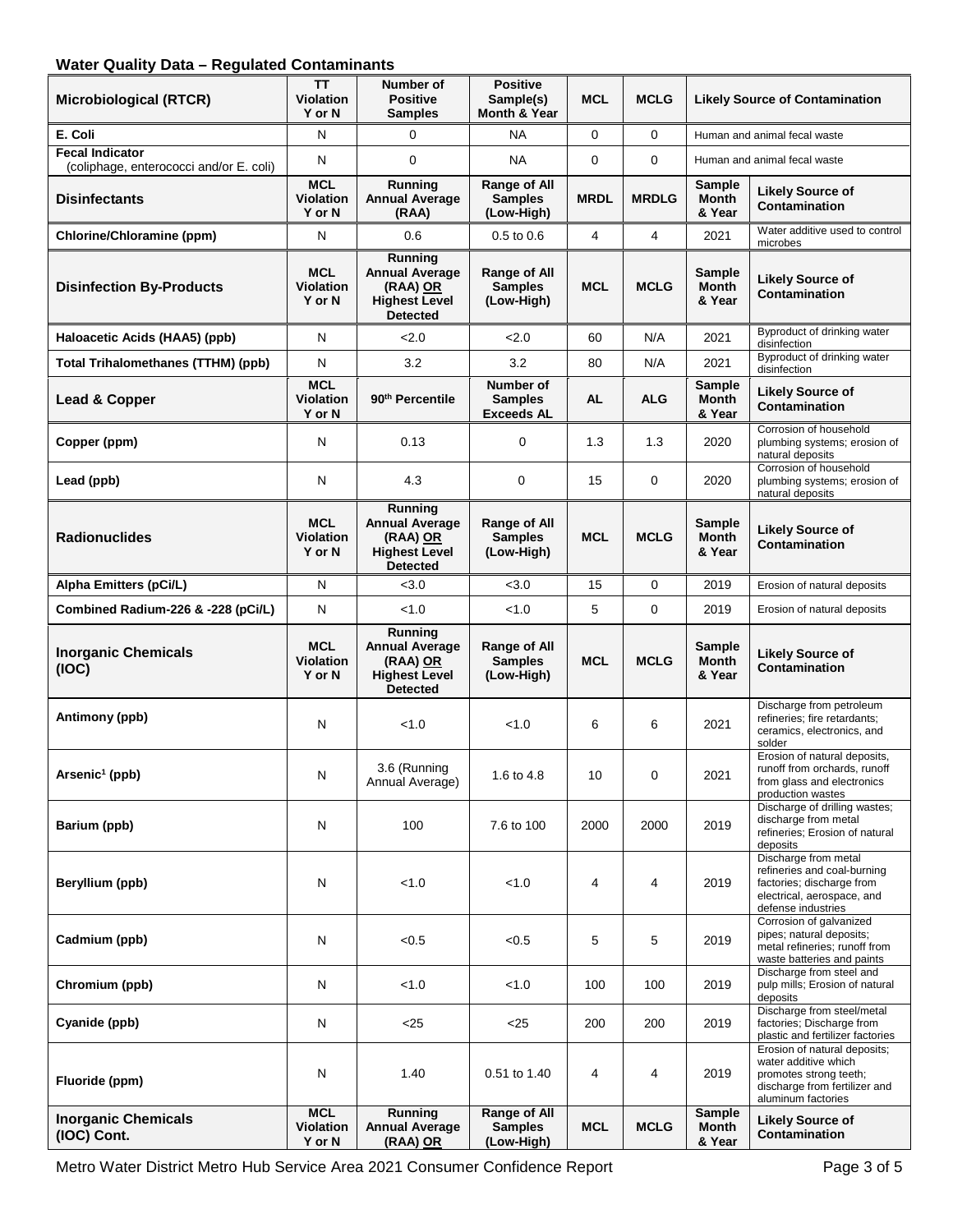|                            |   | <b>Highest Level</b><br><b>Detected</b> |                  |                |     |      |                                                                                                                    |
|----------------------------|---|-----------------------------------------|------------------|----------------|-----|------|--------------------------------------------------------------------------------------------------------------------|
| Mercury (ppb)              | N | 0.14                                    | $< 0.20$ to 0.14 | $\overline{2}$ | 2   | 2019 | Erosion of natural deposits;<br>Discharge from refineries and<br>factories; Runoff from landfills<br>and cropland. |
| Nitrate <sup>2</sup> (ppm) | N | 2.10                                    | $0.61$ to $2.10$ | 10             | 10  | 2021 | Runoff from fertilizer use;<br>leaching from septic tanks,<br>sewage; erosion of natural<br>deposits               |
| Nitrite (ppm)              | N | < 0.05                                  | < 0.05           | 1              | 1   | 2019 | Runoff from fertilizer use;<br>leaching from septic tanks,<br>sewage; erosion of natural<br>deposits               |
| Selenium (ppb)             | N | < 5.0                                   | < 5.0            | 50             | 50  | 2019 | Discharge from petroleum<br>and metal refineries; erosion<br>of natural deposits; discharge<br>from mines          |
| Sodium (ppm)               | N | 33                                      | 24 to 33         | N/A            | N/A | 2021 | Erosion of natural deposits                                                                                        |
| Thallium (ppb)             | N | < 1.0                                   | < 1.0            | $\overline{2}$ | 0.5 | 2019 | Leaching from ore-processing<br>sites; discharge from<br>electronics, glass, and drug<br>factories                 |

**<sup>1</sup> Arsenic** is a mineral known to cause cancer in humans at high concentration and is linked to other health effects, such as skin damage and circulatory problems. If arsenic is less than or equal to the MCL, your drinking water meets EPA's standards. EPA's standard balances the current understanding of arsenic's possible health effects against the costs of removing arsenic from drinking water and continues to research the health effects of low levels of arsenic.

**<sup>2</sup> Nitrate** in drinking water at levels above 10 ppm is a health risk for infants of less than six months of age. High nitrate levels in drinking water can cause "blue baby syndrome." Nitrate levels may rise quickly for short periods of time because of rainfall or agricultural activity. If you are caring for an infant, and detected nitrate levels are above 5 ppm, you should ask advice from your health care provider.

| <b>Synthetic Organic Chemicals</b><br>(SOC)      | <b>MCL</b><br><b>Violation</b><br>Y or N | Running<br><b>Annual Average</b><br>(RAA) OR<br><b>Highest Level</b><br><b>Detected</b> | <b>Range of All</b><br><b>Samples</b><br>(Low-High) | <b>MCL</b>     | <b>MCLG</b>    | <b>Sample</b><br><b>Month</b><br>& Year | <b>Likely Source of</b><br>Contamination                                                       |
|--------------------------------------------------|------------------------------------------|-----------------------------------------------------------------------------------------|-----------------------------------------------------|----------------|----------------|-----------------------------------------|------------------------------------------------------------------------------------------------|
| Alachlor (ppb)                                   | N                                        | < 0.1                                                                                   | < 0.1                                               | 2              | $\Omega$       | 2019                                    | Runoff from herbicide used<br>on row crops                                                     |
| Chlordane (ppb)                                  | N                                        | < 0.1                                                                                   | < 0.1                                               | $\overline{2}$ | 0              | 2019                                    | Residue of banned termiticide                                                                  |
| Dibromochloropropane (ppt)                       | N                                        | < 0.01                                                                                  | < 0.01                                              | 200            | 0              | 2019                                    | Runoff/leaching from soil<br>fumigant used on soybeans,<br>cotton, pineapples,<br>and orchards |
| Endrin (ppb)                                     | N                                        | < 0.01                                                                                  | < 0.01                                              | 2              | $\overline{2}$ | 2019                                    | Residue of banned<br>insecticide                                                               |
| Ethylene dibromide (ppt)                         | N                                        | < 0.01                                                                                  | < 0.01                                              | 50             | $\Omega$       | 2019                                    | Discharge from petroleum<br>refineries                                                         |
| Heptachlor (ppt)                                 | N                                        | < 0.01                                                                                  | < 0.01                                              | 400            | $\Omega$       | 2019                                    | Residue of banned termiticide                                                                  |
| Heptachlor epoxide (ppt)                         | N                                        | < 0.01                                                                                  | < 0.01                                              | 200            | 0              | 2019                                    | Breakdown of heptachlor                                                                        |
| Lindane (ppt)                                    | N                                        | < 0.01                                                                                  | < 0.01                                              | 200            | 200            | 2019                                    | Runoff/leaching from<br>insecticide used on cattle,<br>lumber, gardens                         |
| Methoxychlor (ppb)                               | N                                        | < 0.05                                                                                  | < 0.05                                              | 40             | 40             | 2019                                    | Runoff/leaching from<br>insecticide used on fruits.<br>vegetables, alfalfa,                    |
| <b>PCBs [Polychlorinated biphenyls]</b><br>(ppt) | N                                        | < 0.1                                                                                   | < 0.1                                               | 500            | $\Omega$       | 2019                                    | Runoff from landfills;<br>discharge of waste chemicals                                         |
| Toxaphene (ppb)                                  | N                                        | < 0.5                                                                                   | < 0.5                                               | 3              | 0              | 2019                                    | Runoff/leaching from<br>insecticide used on cotton<br>and cattle                               |
| <b>Volatile Organic Chemicals</b><br>(VOC)       | <b>MCL</b><br><b>Violation</b><br>Y or N | Running<br><b>Annual Average</b><br>(RAA) OR<br><b>Highest Level</b><br><b>Detected</b> | Range of All<br><b>Samples</b><br>(Low-High)        | <b>MCL</b>     | <b>MCLG</b>    | <b>Sample</b><br><b>Month</b><br>& Year | <b>Likely Source of</b><br>Contamination                                                       |
| Benzene (ppb)                                    | N                                        | < 0.5                                                                                   | < 0.5                                               | 5              | 0              | 2020                                    | Discharge from factories;<br>leaching from gas storage<br>tanks and landfills                  |
| Carbon tetrachloride (ppb)                       | N                                        | < 0.5                                                                                   | < 0.5                                               | 5              | $\Omega$       | 2020                                    | Discharge from chemical<br>plants and other industrial<br>activities                           |
| Chlorobenzene (ppb)                              | N                                        | < 0.5                                                                                   | < 0.5                                               | 100            | 100            | 2020                                    | Discharge from chemical and<br>agricultural chemical factories                                 |
| o-Dichlorobenzene (ppb)                          | N                                        | < 0.5                                                                                   | < 0.5                                               | 600            | 600            | 2020                                    | Discharge from industrial<br>chemical factories                                                |
| <b>Volatile Organic Chemicals</b><br>(VOC) Cont. | <b>MCL</b><br><b>Violation</b><br>Y or N | Running<br><b>Annual Average</b><br>(RAA) OR<br><b>Highest Level</b>                    | <b>Range of All</b><br><b>Samples</b><br>(Low-High) | <b>MCL</b>     | <b>MCLG</b>    | <b>Sample</b><br><b>Month</b><br>& Year | <b>Likely Source of</b><br><b>Contamination</b>                                                |

Metro Water District Metro Hub Service Area 2021 Consumer Confidence Report Page 4 of 5